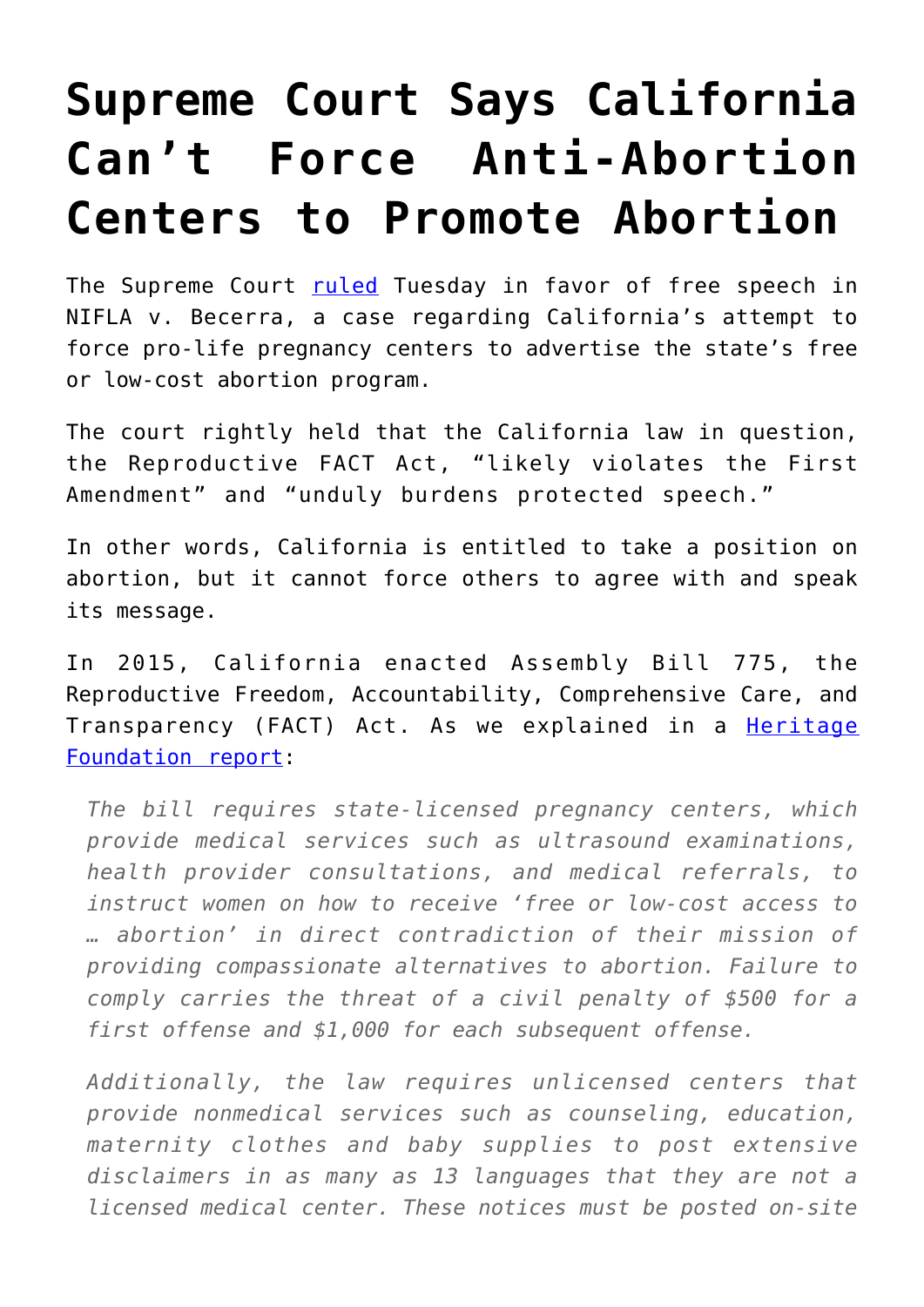*as well as online and in print and digital advertisements. The prominence and size of the disclaimer—in addition to being compelled speech—is so voluminous that it detracts from a pregnancy center's primary message and is so extensive that advertisements are cost prohibitive.*

In an opinion by Justice Clarence Thomas, the court ruled that California's law tried to "alter the content" of centers' speech by forcing them to "inform women how they can obtain state-subsidized abortions—at the same time [the centers] try to dissuade women from choosing that option."

The court explained that such a content-based regulation of speech is "presumptively unconstitutional and may be justified only if the government proves that [it is] narrowly tailored to serve compelling state interests." That's a high bar that California failed to meet.

The state argued it was regulating "professional speech"—a category it claims is subject to less protection under the First Amendment. The court rejected that claim, explaining that it has never carved out from First Amendment protection speech made by "professionals."

The court has been more deferential to state regulations that merely require businesses to disclose factual, noncontroversial information about services they offer. But, as the court noted, California's regulation "in no way relates to services" the centers provide; instead, it forced the centers to advertise information about the state's abortion services—which is "anything but an 'uncontroversial' topic."

The court also held that requiring unlicensed centers to include an onerous disclosure in their advertisements "unduly burdens protected speech." The court pointed out that if a center ran a billboard that read "Choose Life," it would have to include the state's 29-word disclaimer in the same font size and in multiple languages.